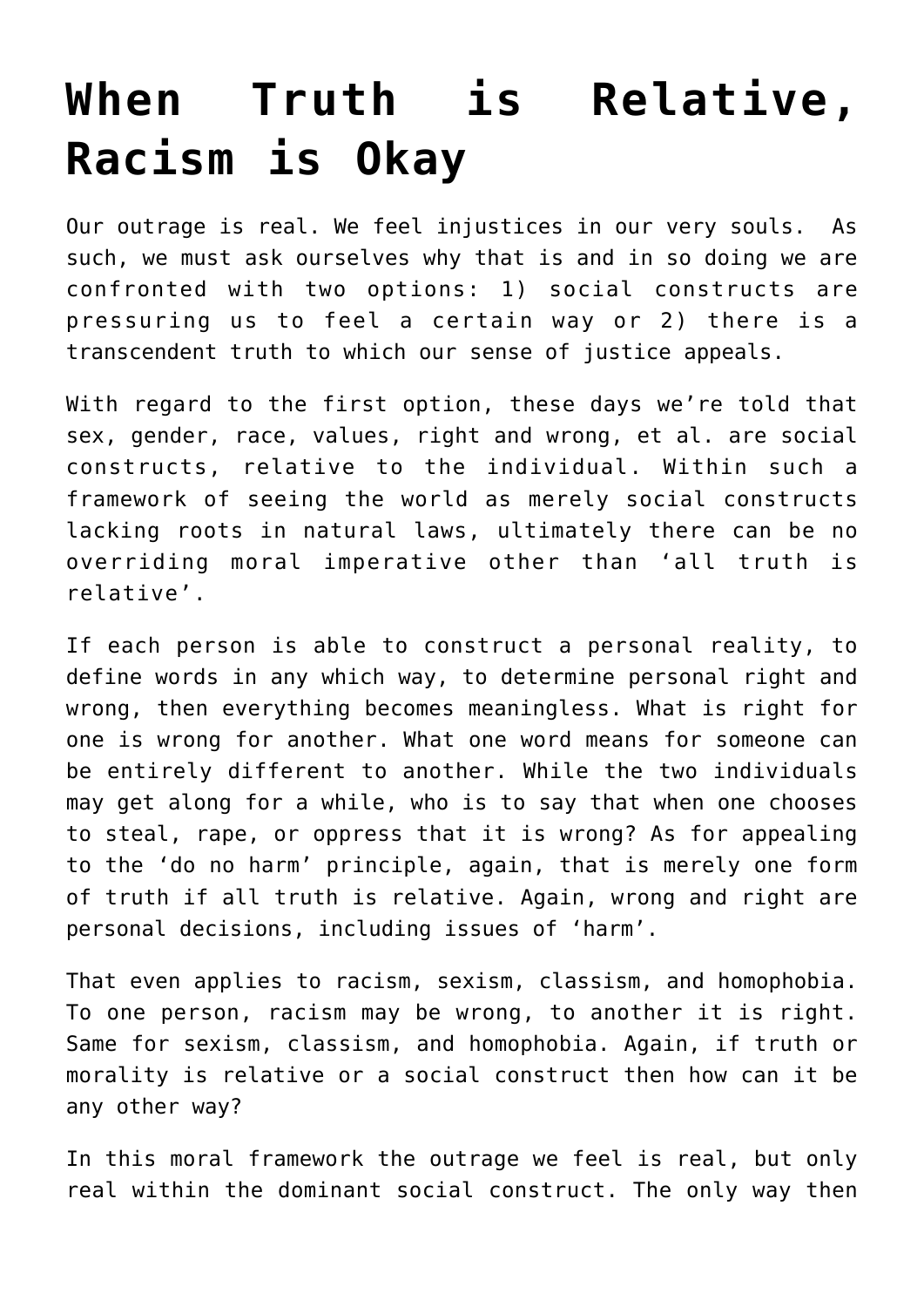to fight the injustices defined by the dominant social narrative is to maintain the power structures necessary to maintain the social construct that tells the public that certain things are right and others are wrong.

In other words, social constructs have little to do with what is ultimately right or wrong, just or unjust, but rather about the power to perpetuate themselves.

When you understand that, the emperor will have no clothes. If "truth is relative" there is no injustice to stand upon, there is only power to topple and power to attain. You just have to have the will to do it.



But what about option two: an appeal to transcendent truth?

If justice is transcendent and can be appealed to by any person as it is outside of our social constructs, then your outrage might have meaning. But what transcendent truth does your outrage draw from? And if there is transcendent truth, how else might it apply to our lives? Are we ready for that? Probably not.

When it comes to attacking racism, sexism, classism, homophobia, etc., generally the appeal is to equality, the idea that each person is equal and therefore deserving of dignity. But is equality of people a transcendent truth?